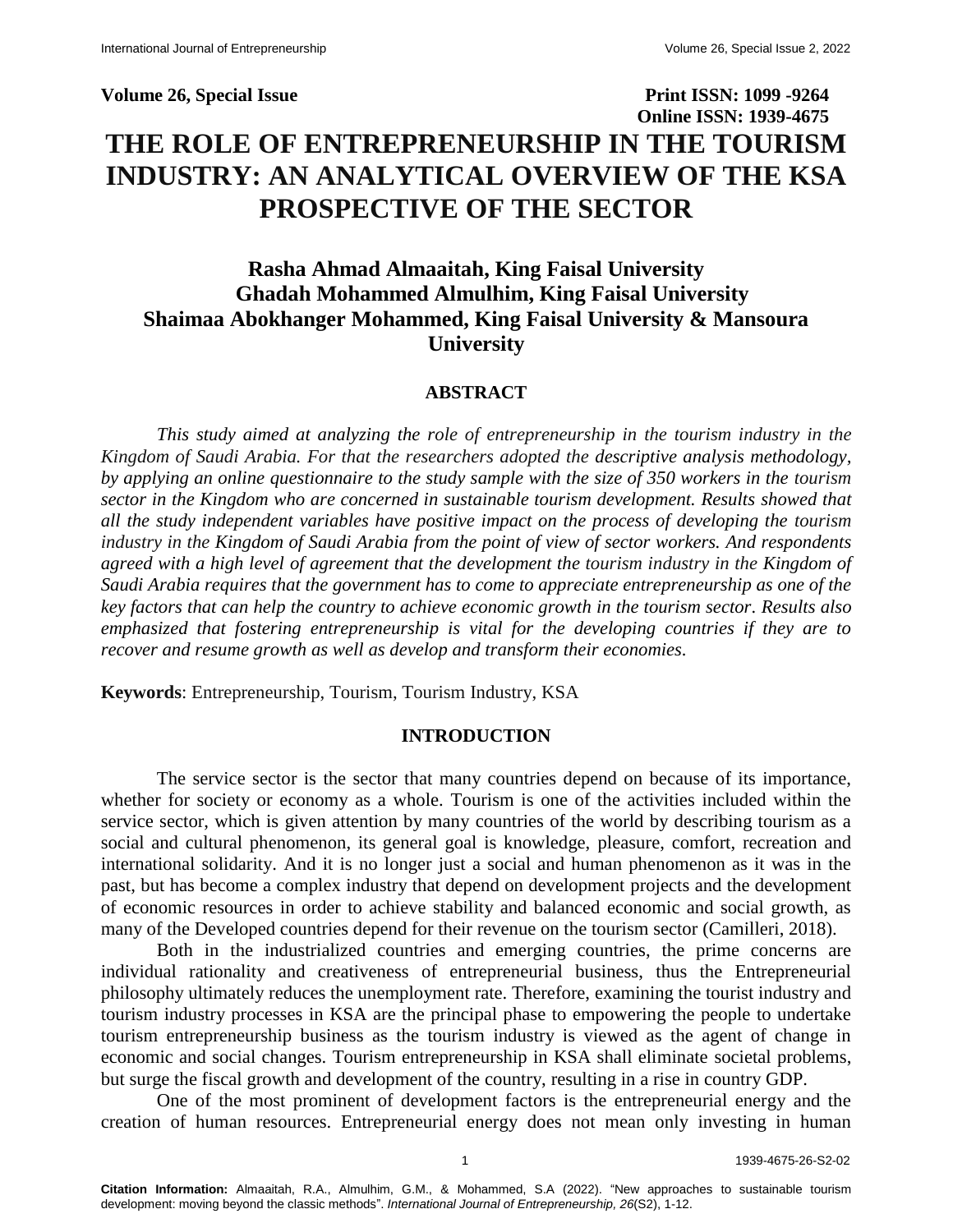resources, but rather investing in tourism to form a strong tributary to the national economy, as well as working to create creative energies, creative capabilities and effective communication skills that provide the tourism industry with ideas and initiatives be able to rehabilitate the tourism industry to be a major source of sustainable development (Siakwah, Musavengane & Leonard, 2020).

However, the growth and development of the tourism sector in the Kingdom of Saudi Arabia is not in isolation from other sectors because of their association with industrial and agricultural institutions as well as other services. Among the institutions that practice this activity, we find small and medium enterprises that take several forms, including hotels, restaurants Tourism and travel agencies (Damanhouri, 2017).

The third secretary of the Kingdom's permanent delegation to the United Nations said that the Kingdom has adopted the National Tourism Strategy, which aims to raise the tourism sector's contribution to the GDP to more than 10% by 2030, and provide the largest number of job opportunities in line with the Kingdom's Vision 2030 (Alasgah & Rizk, 2021).

#### **Problem Statement**

Within the huge transformations that the Kingdom of Saudi Arabia has witnessed in recent years, the tourism sector comes as one of the most developing sectors that receive attention and development, under the tourism system, which includes the Ministry of Tourism, the Tourism Development Fund, and the Saudi Tourism Authority, where they work side by side To implement the national strategy for tourism, and to achieve the objectives of this sector (Ekiz, Öter  $\&$ Stephenson, 2017).

The tourism sector is one of the most important pillars of achieving the Kingdom's Vision 2030, through its contribution to diversifying the base of the national economy, increasing GDP, attracting investments, increasing sources of income, and providing diverse job opportunities for citizens. All this in order to change the concept of traditional domestic tourism, and achieve a global tourism industry. Within the framework of the efforts made to stimulate the demand for domestic tourism locally and internationally, and to enable the growth of this sector; the tourism system has worked on a number of different initiatives, from launching tourist visas and facilitating their laws, developing tourism infrastructure, and paying attention to the diverse terrain in the Kingdom's regions.

After the tourism sector today has become a national concept, thanks to the distinct tourism components that the Kingdom enjoys, and its major and reliable production sector, especially with regard to attracting citizens and residents to domestic tourism, increasing investment opportunities, developing and developing national human capabilities, and creating new job opportunities for the Saudi citizen, it is necessary to support the entrepreneurial initiatives at all levels in the Kingdom of Saudi Arabia. Therefore, this study focuses on role of entrepreneurship in the tourism industry in the Kingdom of Saudi Arabia; by trying to answer the following question: what are the fundamental roles that the Saudi authorities enroll to support the entrepreneurial tourism initiatives?

#### **LITERATURE REVIEW**

Saudi Arabia achieved the first ranks in the indicators of the Global Entrepreneurship Monitor report for the year 2019-2020, which was recently issued. According to the international report, Saudi Arabia ranked first in the "knowing someone who started a new project" indicator, which indicates positivity in the business environment and the desire to do business, while it ranked second in the "having knowledge and skills to start a business" indicator, which indicates the positive impact support programs in building the skills of young people that qualify them to start their entrepreneurial work. It ranked third in terms of government policies supporting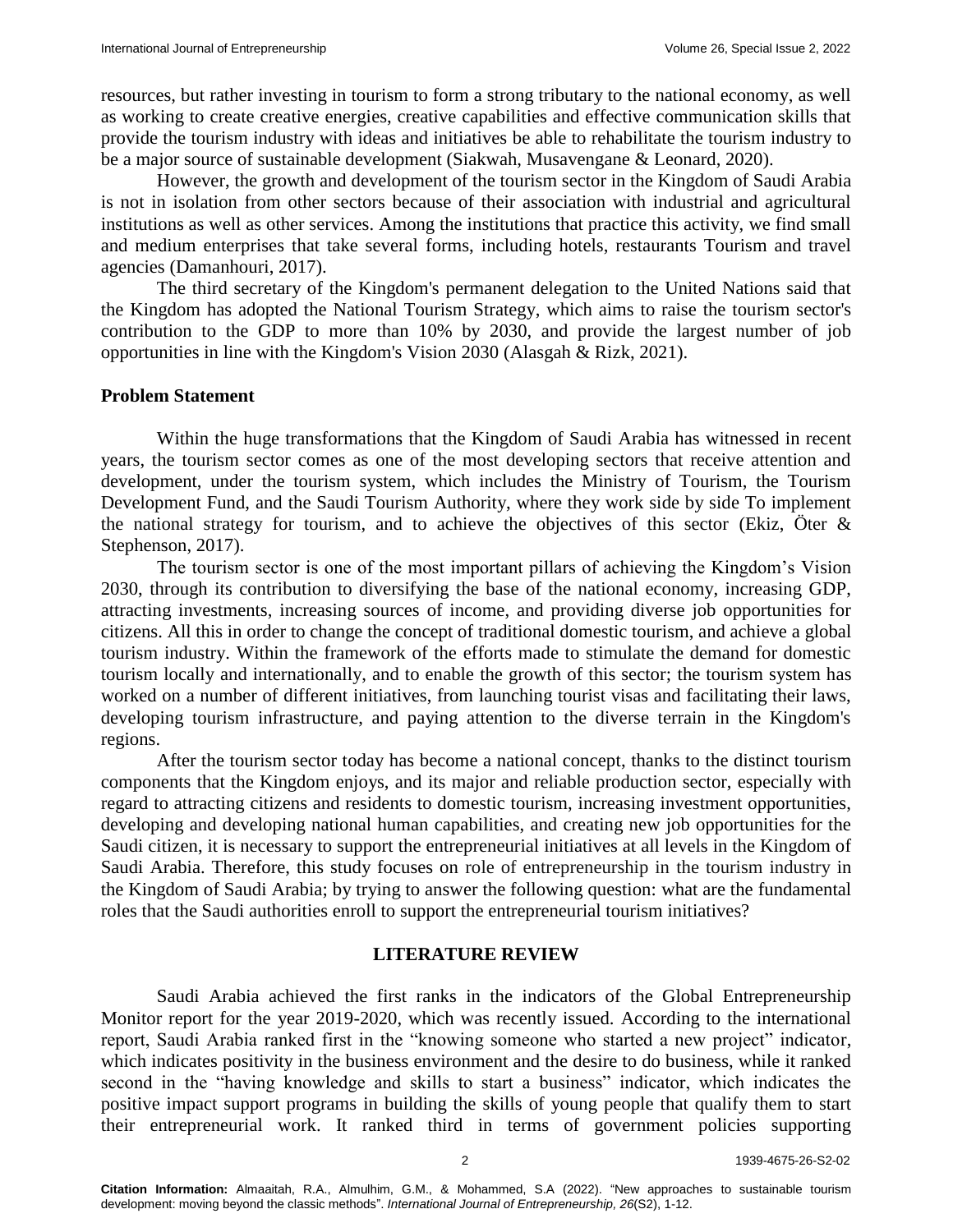entrepreneurship, and it ranked third in the "Expectations of Jobs that are created by entrepreneurship" indicator. It ranked sixth in the "Promising Opportunities for Starting a Project in my Region" indicator, which shows the great interdependence between the economy and its growth, creating opportunities for starting a business and ease of doing business, which increases the chances of starting a business (Hart, Bonner, Prashar, Ri, Levie & Mwaura, 2020).

Tourism investment in the Kingdom is distinguished from the rest of the neighboring countries in that it brings together more than one tourist component, and the Kingdom occupies the 22nd place among the countries with the highest rate of incoming tourism in the world thanks to the Two Holy Mosques, which gives a preliminary indication of the importance of this sector and the feasibility of the return on investment in it, especially as It is one of the fastest growing sectors at 4.5 percent annually, and it has a number of factors and elements of tourist attractions. With this upward growth and expectations that the number of tourists in the Kingdom will double to 45.3 million by 2020, it has become imperative for all sectors to unite efforts to support the SCTA's march to overcome difficulties and obstacles in its efforts to continue its role in the process of organizing the national tourism sectors and for the tourism industry to be a tributary of the national economy, including a complete regulation of the travel and tourism sectors, including the reclassification of the accommodation and tourism services sectors, the development of tools to stimulate investment and tourism financing in cooperation with the Ministries of Finance, Economy and Planning, and the development of exhibitions and conferences tourism in cooperation with the Ministry of Trade and Industry (Lingga, 2019).

Here, it can be noted that the growth witnessed by the tourism sector in the Kingdom was driven by entrepreneurship projects to develop this sector, provide job opportunities, and provide events that rise to the level of the local recipient, who suffered from the monotony of most of the activities that were presented in the past, and which did not put the youth group at the top of its priorities. Although the proportion of young people to the total number of citizens in the Kingdom is about 60%, in addition to the high level of awareness of the importance of tourism and entertainment and its role in supporting the local economy, which Vision 2030 emphasizes on its development away from dependence on oil (Sulphey & Alkahtani, 2017).

## **METHODS AND PROCEDURES**

After reviewing the theoretical literature, and the previous studies related to the subject of the study, the study variables were determined according to the role of entrepreneurship in the tourism industry in the Kingdom of Saudi Arabia.

#### **Study Model**



#### **FIGURE 1 ENTREPRENEURSHIP**

3 1939-4675-26-S2-02

**Citation Information:** Almaaitah, R.A., Almulhim, G.M., & Mohammed, S.A (2022). "New approaches to sustainable tourism development: moving beyond the classic methods". *International Journal of Entrepreneurship, 26*(S2), 1-12.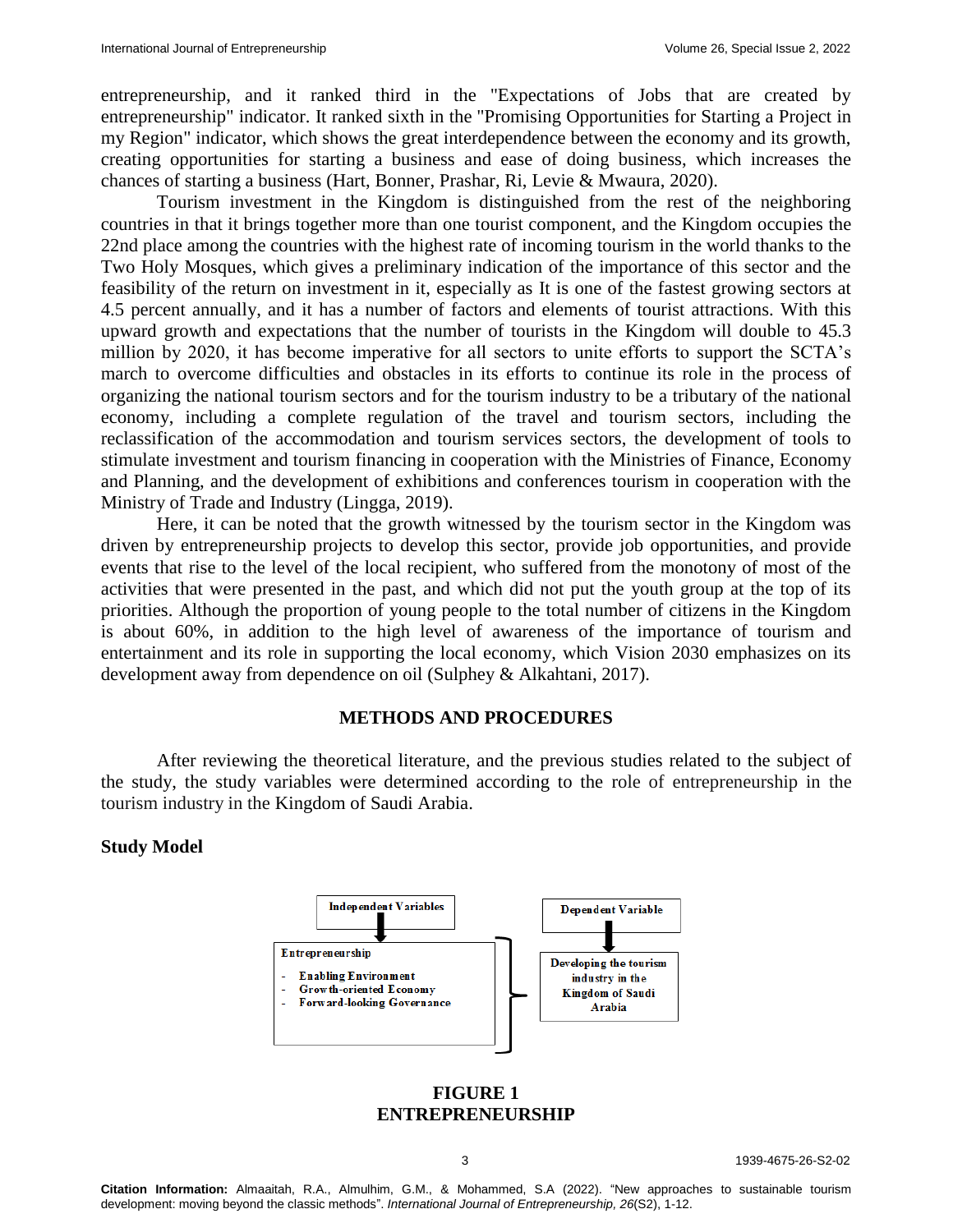# **Study Hypotheses**

Based on the study variables, the following null hypotheses were mad

*H01: There are no statistically significant influences at the level of significance (α≤0.05) of the entrepreneurship enabling environment on developing the tourism industry in the Kingdom of Saudi Arabia. H02: There are no statistically significant influences at the level of significance (α≤0.05) of the entrepreneurship growth-oriented economy on developing the tourism industry in the Kingdom of Saudi Arabia.*

*H03: There are no statistically significant influences at the level of significance (α≤0.05) of the entrepreneurship forward-looking governance on developing the tourism industry in the Kingdom of Saudi Arabia.*

## **Study Tool**

The study relied on a questionnaire designed by the researcher, and the questionnaire consisted of two sections: The first section covered the demographic data; included: gender, age, and experience. And the second section included the study variables:

- Enabling Environment
- Growth-oriented Economy
- Forward-looking Governance

## **Validity and Reliability Test**

In order to test the capacity of the paragraphs and then to measure what it was developed for; the questionnaire was subject to the validity and the reliability test.

## **Questionnaire Validity**

To identify the suitability of the questionnaire for the goals to be achieved, the questionnaire was reviewed by a number of faculty members in the same field of the research. And by retrieving all suggestions, all the necessary adjustments on the paragraphs of the questionnaire were made, by deleting, adding some paragraphs, and by paraphrasing others.

## **Questionnaire Reliability**

The internal consistency coefficient  $(\alpha)$  according to the alpha Cronbach's equation was conducted to ensure the reliability of the study tool, and the value of  $(\alpha)$  75.9% as shown in table (1), which is high when compared with the minimum acceptable rate of 60%.

| Table 1<br><b>RESULTS OF THE STUDY VARIABLES ALPHA CRONBACH</b> |                               |      |  |  |
|-----------------------------------------------------------------|-------------------------------|------|--|--|
| <b>Variables</b>                                                | Reliability coefficient $(a)$ | Rate |  |  |
| <b>Enabling Environment</b>                                     | 81.4                          | Good |  |  |
| Growth-oriented Economy                                         | 79.9                          | Good |  |  |
| Forward-looking Governance                                      | 77.5                          | Good |  |  |
| Total average                                                   | 79.6                          | Good |  |  |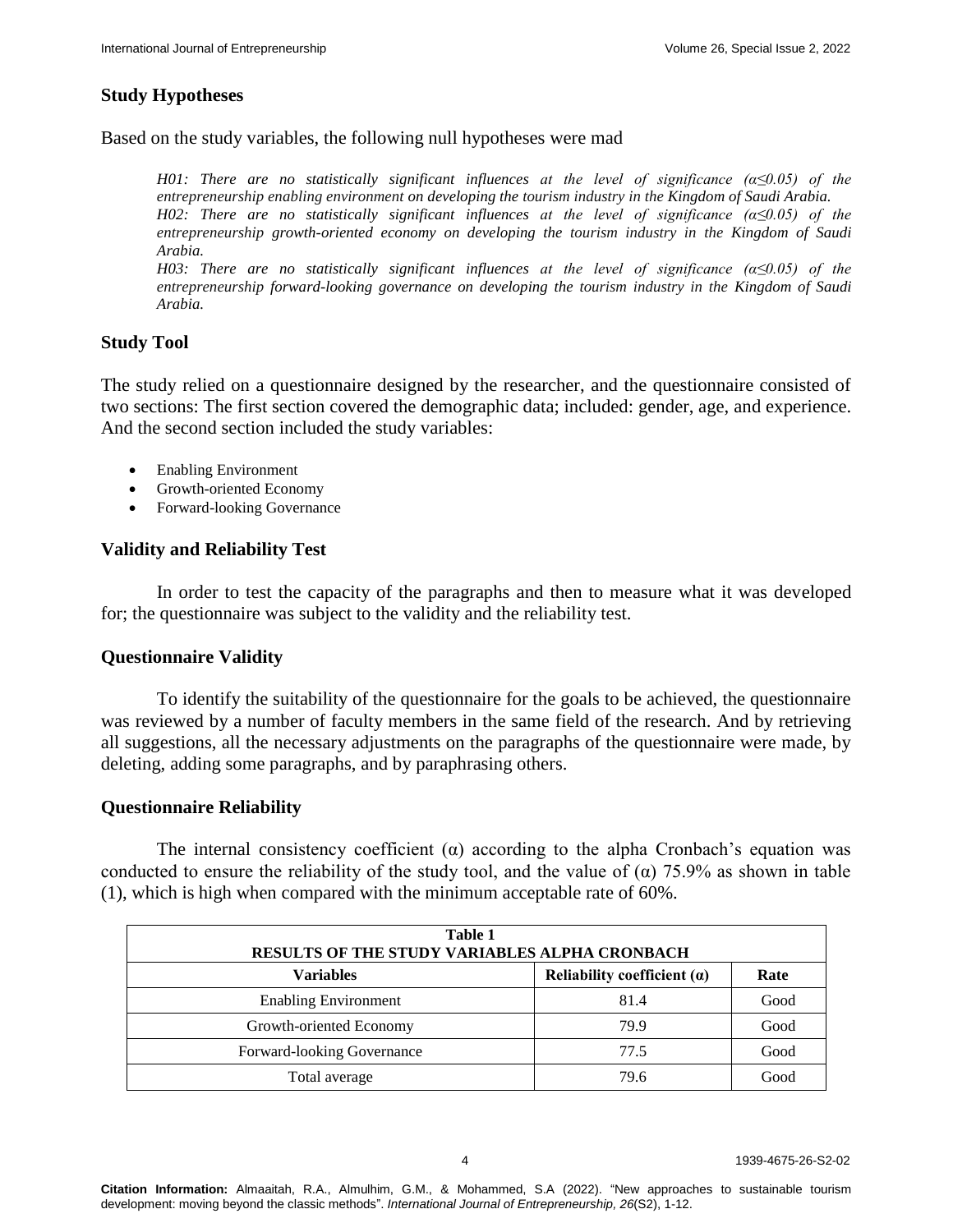#### **Study Sample**

The sample size consisted of 350 workers in the tourism sector in the Kingdom of Saudi Arabia.

#### **Results Display**

This section presents the results of the characteristics of the study sample.

#### **Respondents' Demographic Characteristics**

#### **Gender**

Data in table (2) show that (31.7%) are female workers and (68.3%) are male workers.

| Table 2<br><b>DISTRIBUTION OF THE STUDY SAMPLE BY GENDER</b> |                |     |                      |  |
|--------------------------------------------------------------|----------------|-----|----------------------|--|
| Demographic variable<br>Frequency                            |                |     | <b>Valid Percent</b> |  |
| Gender                                                       | Female workers |     | 31.7%                |  |
|                                                              | Male workers   | 239 | 68.3%                |  |
|                                                              | Total          | 350 | 100.0%               |  |

## **Age**

Data in table (3) show that (19.55%) are (25-30 years) old, and (31.56%) are (31-40 Years) old, and (30.44%) are with (41-50 Years) old, and (18.45%) are with (Above 50 Years) old.

| Table 3<br>DISTRIBUTION OF THE STUDY SAMPLE BY AGE               |                |     |        |  |  |  |
|------------------------------------------------------------------|----------------|-----|--------|--|--|--|
| Demographic variable<br><b>Valid Percent</b><br><b>Frequency</b> |                |     |        |  |  |  |
| Age                                                              | $25-30$ years  |     | 19.55% |  |  |  |
|                                                                  | 31-40 Years    | 110 | 31.56% |  |  |  |
|                                                                  | $41-50$ Years  | 108 | 30.44% |  |  |  |
|                                                                  | Above 50 Years | 75  | 18.45% |  |  |  |
|                                                                  | Total          | 350 | 100.0% |  |  |  |

## **Experience**

Data in table (4) show that (24.88%) are with (3-5 years) of experience, and (42.00%) are with (6-10 years) of experience, and (33.12%) are with (More than 10 years) of experience.

| Table 4<br>DISTRIBUTION OF THE STUDY SAMPLE BY TEACHING EXPERIENCE |                    |     |        |  |  |
|--------------------------------------------------------------------|--------------------|-----|--------|--|--|
| Demographic variable<br><b>Valid Percent</b><br><b>Frequency</b>   |                    |     |        |  |  |
|                                                                    | 3-5 years          | 112 | 24.88% |  |  |
| Experience                                                         | 6-10 years         | 189 | 42.00% |  |  |
|                                                                    | More than 10 years | 149 | 33.12% |  |  |
|                                                                    | Total              | 450 | 100.0% |  |  |

**Citation Information:** Almaaitah, R.A., Almulhim, G.M., & Mohammed, S.A (2022). "New approaches to sustainable tourism development: moving beyond the classic methods". *International Journal of Entrepreneurship, 26*(S2), 1-12.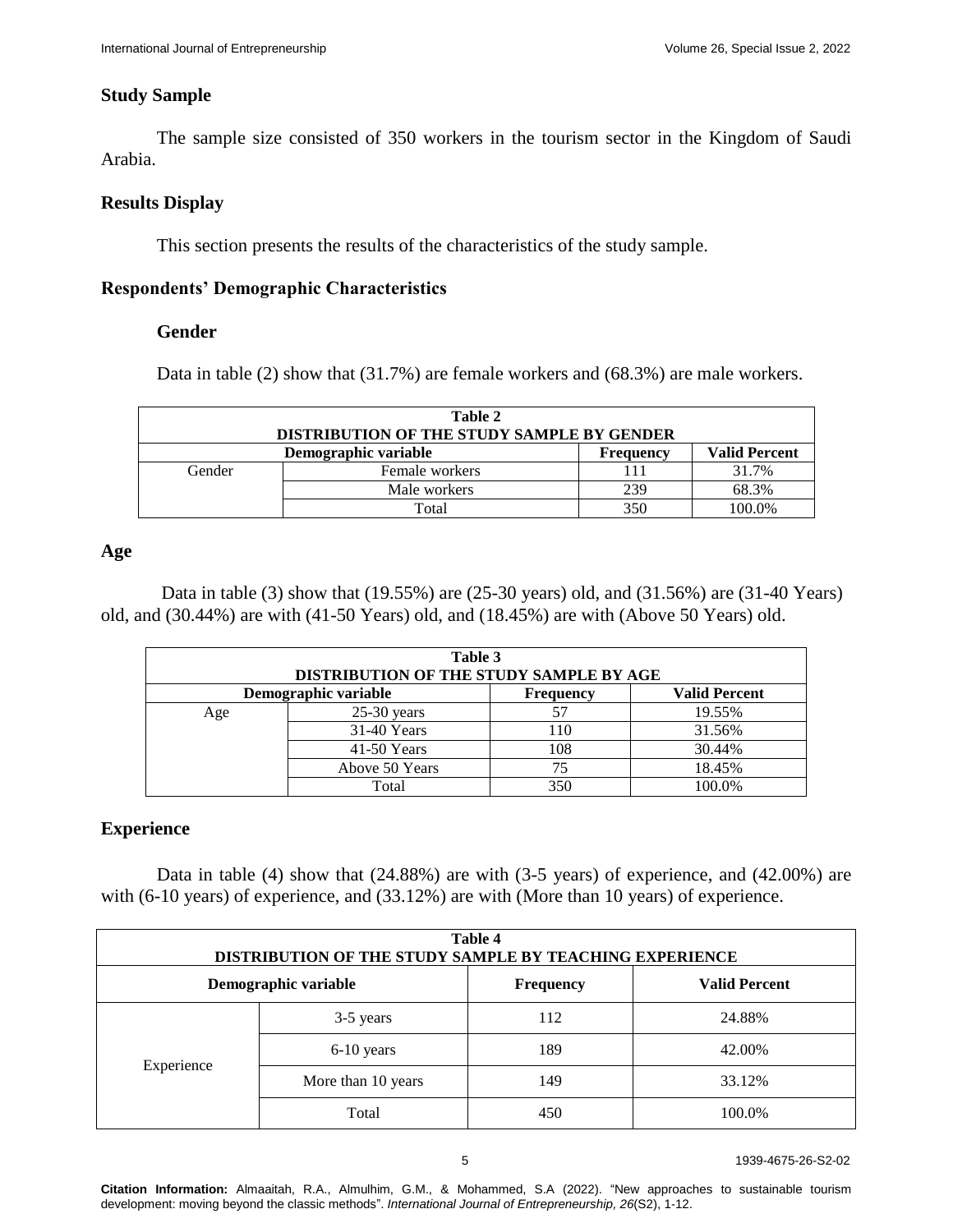## **DATA ANALYSIS AND DISCUSSION**

#### **Trends toward the Enabling Environment**

The arithmetic means, standard deviations, rank and levels of the measurement of study sample attitudes towards enabling environment are illustrated in table (5).

|                | Table 5<br>ARITHMETIC MEANS, STANDARD DEVIATIONS, RANK AND LEVEL OF THE SAMPLE RESPONSES<br>AND ATTITUDES TOWARDS THE ENABLING ENVIRONMENT   |                           |                          |                |        |
|----------------|----------------------------------------------------------------------------------------------------------------------------------------------|---------------------------|--------------------------|----------------|--------|
| N <sub>0</sub> | Paragraph                                                                                                                                    | <b>Arithmetic</b><br>mean | Std.<br><b>Deviation</b> | Rank           | Level  |
| 1              | Entrepreneurs need a supportive culture that embraces<br>and celebrates entrepreneurship                                                     | 4.18                      | 0.926                    |                | High   |
| 2              | Training opportunities that are responsive to the needs<br>of entrepreneurs as well as the needs of their work force<br>should be provided   | 4.15                      | 0.933                    | $\mathfrak{D}$ | High   |
| 3              | A healthy ecosystem encourages individuals to act on<br>entrepreneurial intentions and then supports that action                             | 3.87                      | 0.753                    | 3              | High   |
| $\overline{4}$ | The healthy ecosystem upholds the rule of law to ensure<br>businesses operate with the same opportunities and the<br>same set of regulations | 3.62                      | 1.186                    | $\overline{4}$ | Medium |
| 5              | Supporting the entrepreneurship ecosystem as well as<br>individual entrepreneurs is a central part of political<br>stability in any country. | 3.51                      | 0.992                    | 5              | Medium |
| 6              | The healthy ecosystem provides political space for<br>businesses to advocate for pro-entrepreneurial policies                                | 3.42                      | 1.165                    | 6              | Medium |
|                | Average                                                                                                                                      | 3.79                      | 0.9925                   |                | High   |

The enabling environment variable was detailed in items 1-6 in table 5, with the arithmetical means for the answers provided by the study sample and the measure of the variable ranging from 4.18 to 3.42. The entire arithmetic means indicates the approval of the sample concerning the paragraphs that measure the enabling environment variable as they exceed the default mean. Results also show that the item stating, "Entrepreneurs need a supportive culture that embraces and celebrates entrepreneurship", had the highest rate of approval with a mean of 4.18, and standard deviation of 0.926. On the other hand, the item that states that, "The healthy ecosystem provides political space for businesses to advocate for pro-entrepreneurial policies", obtained the lowest rate of approval with a mean of 3.42 and standard deviation of 1.165.

Overall, the general average mean for the respondents' answers is 3.79, with standard deviation of 0.9925, indicating respondents' general approval of the paragraphs scales (high) and their positive attitude towards them.

## **Trends Toward the Growth-Oriented Economy**

The arithmetic means, standard deviations, rank and levels of the study sample and the measurement of their attitudes towards the growth-oriented economy variable are measured in table 6.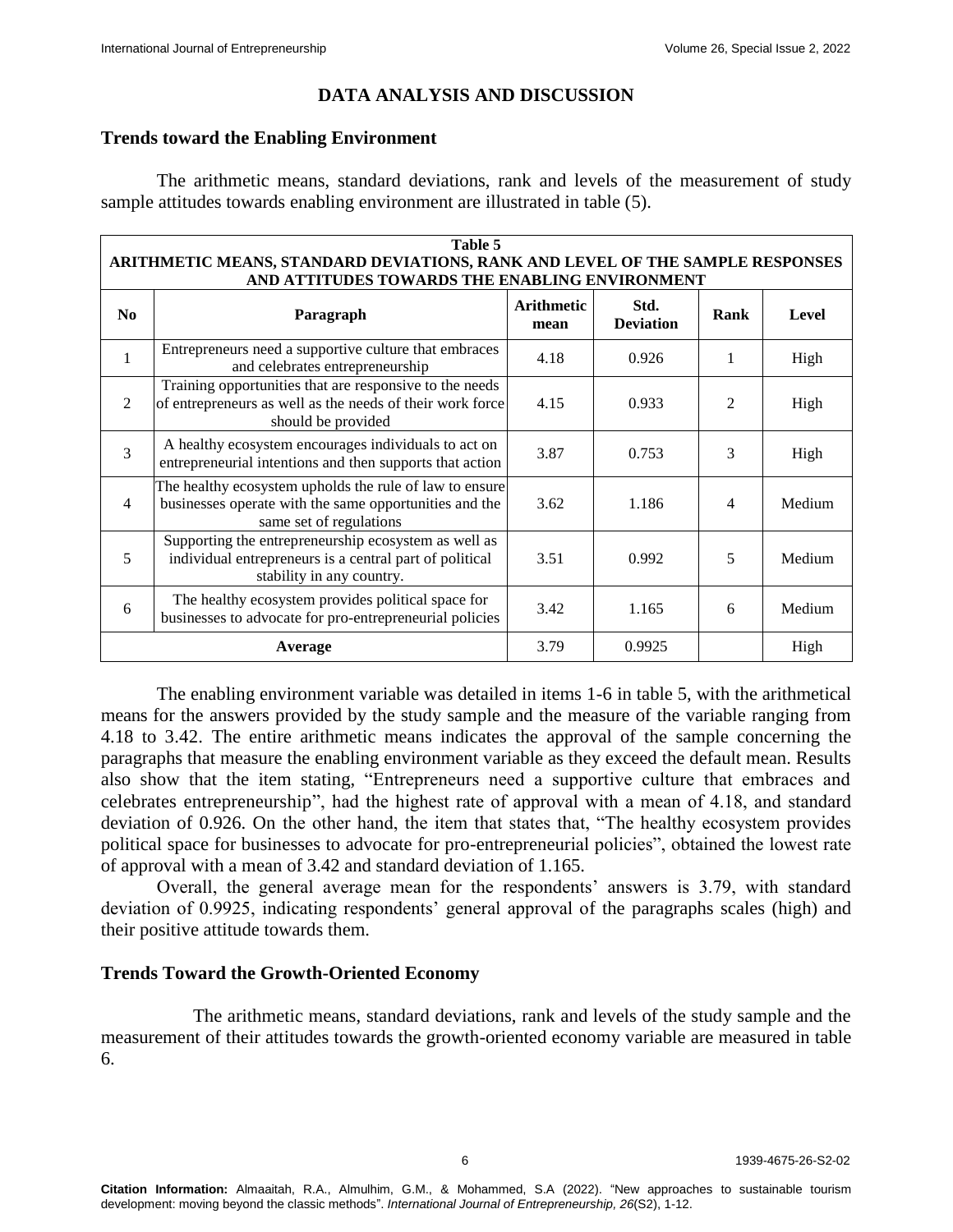#### **Table 6 ARITHMETIC MEANS, STANDARD DEVIATIONS, RANK AND LEVEL OF THE SAMPLE RESPONSES AND ATTITUDES TOWARDS THE GROWTH-ORIENTED ECONOMY**

| N <sub>0</sub> | Paragraph                                                                                                                                                            | <b>Arithmetic mean</b> | Std.<br><b>Deviation</b> | Rank           | Level  |
|----------------|----------------------------------------------------------------------------------------------------------------------------------------------------------------------|------------------------|--------------------------|----------------|--------|
| 1              | Fostering entrepreneurship is vital for the<br>developing countries if they are to recover and<br>resume growth as well as develop and transform<br>their economies. | 3.79                   | 1.126                    | 1              | High   |
| 2              | Entrepreneurship phenomenon has proved to us<br>that if an economy is to develop fully,<br>entrepreneurship should be allowed to flourish.                           | 3.78                   | 1.180                    | $\mathfrak{D}$ | High   |
| 3              | Entrepreneurship is essential for economic growth,<br>employment, and poverty reduction.                                                                             | 3.65                   | 1.135                    | 3              | Medium |
| 4              | It can be stated that the biggest impact of<br>entrepreneurs to an economy is the innovative<br>contribution that they make.                                         | 3.43                   | 1.176                    | 4              | Medium |
| 5              | Individuals often resort to entrepreneurship, as they<br>have been unable to find suitable employment or a<br>suitable means of income.                              | 3.22                   | 1.176                    | 5              | Medium |
| 6              | Individuals often resort to entrepreneurship as they<br>find a market niche and have the solution to profit<br>from such niche.                                      | 2.97                   | 1.134                    | 6              | Medium |
|                | Average                                                                                                                                                              | 3.47                   | 1.155                    |                | Medium |

The growth-oriented economy variable was detailed in items 7-12 in table 6, with the arithmetical means ranging from 3.79 to 2.97. Results show that the item stating, "Fostering entrepreneurship is vital for the developing countries if they are to recover and resume growth as well as develop and transform their economies", had the highest rate of approval with a mean of 3.79, and standard deviation of 1.126. On the other hand, the item that states that, "Individuals often resort to entrepreneurship as they find a market niche and have the solution to profit from such niche", obtained the lowest rate of approval with a mean of 2.79 and standard deviation of 1.134. And the general average mean for the respondents' answers is 3.47, with standard deviation of 1.155, indicating respondents' general approval of the paragraphs scales (Medium) and their positive attitude towards them.

## **Trends toward the Forward-Looking Governance**

The arithmetic means, standard deviations, rank and levels of the study sample and the measurement of their attitudes towards the forward-looking governance are measured in table 7.

| Table 7<br>ARITHMETIC MEANS, STANDARD DEVIATIONS, RANK AND LEVEL OF THE SAMPLE RESPONSES<br>AND ATTITUDES TOWARDS THE FORWARD-LOOKING GOVERNANCE |                                                                                                                                                       |      |       |   |      |
|--------------------------------------------------------------------------------------------------------------------------------------------------|-------------------------------------------------------------------------------------------------------------------------------------------------------|------|-------|---|------|
| Std.<br><b>Arithmetic mean</b><br>Rank<br>N <sub>0</sub><br>Level<br>Paragraph<br><b>Deviation</b>                                               |                                                                                                                                                       |      |       |   |      |
|                                                                                                                                                  | In Jordan, government has come to appreciate<br>entrepreneurship as one of the key factors that can<br>help the country to achieve economic growth.   | 4.17 | 0.971 |   | High |
| $\mathfrak{D}$                                                                                                                                   | The success of entrepreneurship in any country of<br>the world depends on the seriousness of the<br>government coupled with the good business policy. | 4.15 | 0.951 | 2 | High |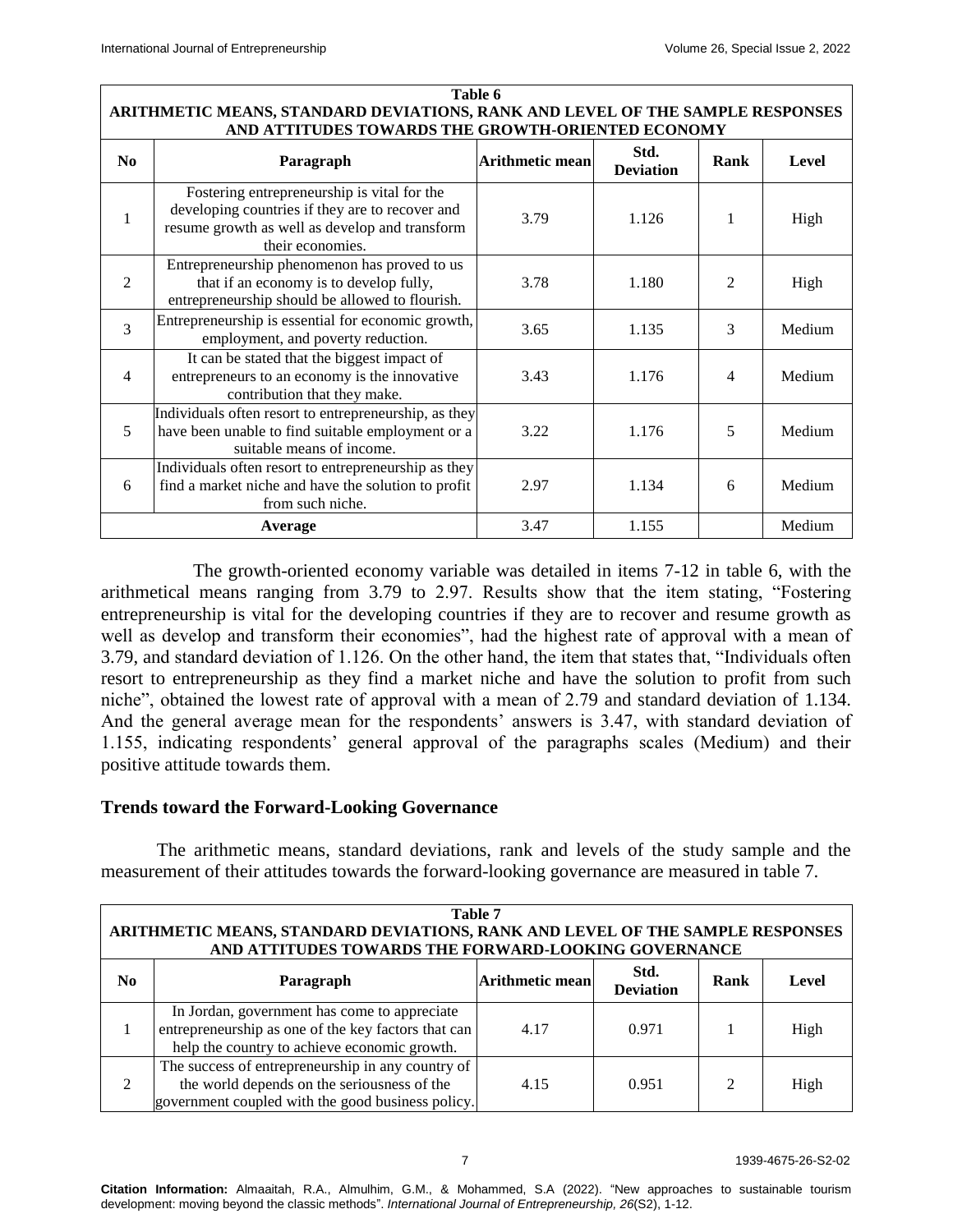| 3 | Policies of certain countries and government<br>directives either can enhance or hinders<br>entrepreneurship.                                                                                                                                          | 3.86 | 0.773 |   | High   |
|---|--------------------------------------------------------------------------------------------------------------------------------------------------------------------------------------------------------------------------------------------------------|------|-------|---|--------|
| 4 | Entrepreneurs are always looking for opportunities<br>within the system that can give them an advantage.                                                                                                                                               | 3.80 | 0.991 |   | High   |
| 5 | There are relevant connections between business<br>environment and entrepreneurial activity, on one<br>side, and governance, on the other side.                                                                                                        | 3.59 | 1.179 |   | Medium |
| 6 | Government policies and principles are important<br>for entrepreneurship to succeed in any country.<br>These are the regulations that make it possible for<br>young businesses to exist within parameters that<br>are not restrictive to their growth. | 3.45 | 1.160 | 6 | Medium |
|   | Average                                                                                                                                                                                                                                                | 3.84 | 1.004 |   | High   |

The forward-looking governance variable was detailed in items 13-18 in table 4.14, with the arithmetical means ranging from 4.17 to 3.45. Hence, results show that the item stating, "In Jordan, government has come to appreciate entrepreneurship as one of the key factors that can help the country to achieve economic growth", had the highest rate of approval with a mean of 4.17, and standard deviation of 0.971. On the other hand, the item that states that, "Government policies and principles are important for entrepreneurship to succeed in any country. These are the regulations that make it possible for young businesses to exist within parameters that are not restrictive to their growth", obtained the lowest rate of approval with a mean of 3.45 and standard deviation of 1.177. In addition, the general average mean for the respondents' answers is 3.84, with standard deviation of 1.004, reflecting the respondents' general approval of the paragraphs scales (high) and their positive attitude towards them.

# **Testing the Study Hypotheses**

## **Testing the First Hypothesis**

*H01: There are no statistically significant influences at the level of significance (α≤0.05) of the entrepreneurship enabling environment on developing the tourism industry in the Kingdom of Saudi Arabia.* 

Table (8) shows the Chi-square value, the level of significance, and the degree of freedom for the influence of the entrepreneurship enabling environment on developing the tourism industry in the Kingdom of Saudi Arabia.

| Table 8<br><b>CHI-SQUARE TEST FOR TESTING THE SIGNIFICANT INFLUENCES OF THE ENTREPRENEURSHIP</b><br><b>ENABLING ENVIRONMENT ON DEVELOPING THE TOURISM INDUSTRY IN THE KINGDOM OF</b><br><b>SAUDI ARABIA</b> |             |    |                                               |  |  |
|-------------------------------------------------------------------------------------------------------------------------------------------------------------------------------------------------------------|-------------|----|-----------------------------------------------|--|--|
| The first hypothesis                                                                                                                                                                                        | Value       | df | <b>Asymptotic Significance</b><br>$(2-sided)$ |  |  |
| Pearson Chi-Square                                                                                                                                                                                          | $198.178^a$ | 3  | 0.000                                         |  |  |
| Likelihood Ratio                                                                                                                                                                                            | 157.123     | 3  | 0.000                                         |  |  |
| Linear-by-Linear Association                                                                                                                                                                                | 75.452      |    | 0.000                                         |  |  |
| N of Valid Cases                                                                                                                                                                                            | 350         |    |                                               |  |  |

Data in table (8) show that the value of Pearson Chi-Square is (198.178), and the P value is less than (0.001) and the degree of freedom is (3); this means that the null hypothesis will be rejected and the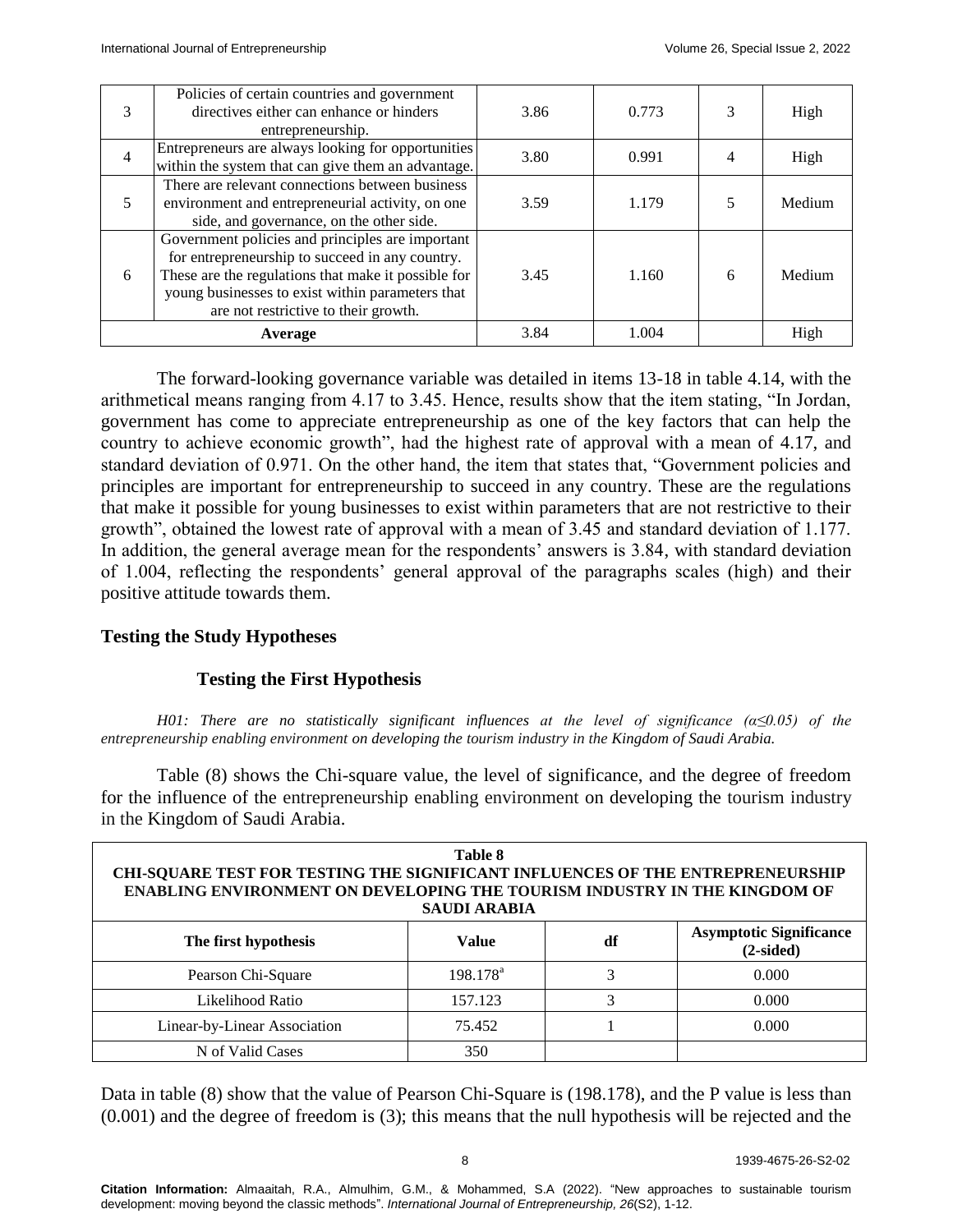#### alternative hypothesis will be accepted as follows:

| Table 9<br><b>HYPOTHESIS1</b>                                                                                                                                                                                               |                 |  |  |
|-----------------------------------------------------------------------------------------------------------------------------------------------------------------------------------------------------------------------------|-----------------|--|--|
| <b>Hypothesis 1</b>                                                                                                                                                                                                         | <b>Decision</b> |  |  |
| There are no statistically significant influences at the level of significance ( $\alpha \leq 0.05$ ) of<br>the entrepreneurship enabling environment on developing the tourism industry in the<br>Kingdom of Saudi Arabia. | Rejected        |  |  |
| There are statistically significant influences at the level of significance ( $\alpha \le 0.05$ ) of the<br>entrepreneurship enabling environment on developing the tourism industry in the<br>Kingdom of Saudi Arabia.     | Accepted        |  |  |

## **Testing the Second Hypothesis**

*H02: There are no statistically significant influences at the level of significance (α≤0.05) of the entrepreneurship growth-oriented economy on developing the tourism industry in the Kingdom of Saudi Arabia.* 

Table (10) shows the Chi-square value, the level of significance, and the degree of freedom for the influence of the entrepreneurship growth-oriented economy on developing the tourism industry in the Kingdom of Saudi Arabia.

| Table 10<br>CHI-SQUARE TEST FOR TESTING THE SIGNIFICANT INFLUENCES OF THE ENTREPRENEURSHIP<br><b>GROWTH-ORIENTED ECONOMY ON DEVELOPING THE TOURISM INDUSTRY IN THE KINGDOM OF</b><br><b>SAUDI ARABIA</b> |             |    |                                               |  |  |
|----------------------------------------------------------------------------------------------------------------------------------------------------------------------------------------------------------|-------------|----|-----------------------------------------------|--|--|
| The second hypothesis                                                                                                                                                                                    | Value       | df | <b>Asymptotic Significance</b><br>$(2-sided)$ |  |  |
| Pearson Chi-Square                                                                                                                                                                                       | $186.122^a$ | 3  | 0.000                                         |  |  |
| Likelihood Ratio                                                                                                                                                                                         | 161.675     | 3  | 0.000                                         |  |  |
| Linear-by-Linear Association                                                                                                                                                                             | 73.633      |    | 0.000                                         |  |  |
| N of Valid Cases                                                                                                                                                                                         | 350         |    |                                               |  |  |

Data in table (11) show that the value of Pearson Chi-Square is (186.122), and the P value is less than (0.001) and the degree of freedom is (3); this means that the null hypothesis will be rejected and the alternative hypothesis will be accepted as follows:

| Table 11<br><b>HYPOTHESIS 2</b>                                                                                                                                                                                             |                 |
|-----------------------------------------------------------------------------------------------------------------------------------------------------------------------------------------------------------------------------|-----------------|
| <b>Hypothesis 2</b>                                                                                                                                                                                                         | <b>Decision</b> |
| There are no statistically significant influences at the level of significance $(\alpha \le 0.05)$ of the<br>entrepreneurship growth-oriented economy on developing the tourism industry in the Kingdom of<br>Saudi Arabia. | Rejected        |
| There are statistically significant influences at the level of significance ( $\alpha \le 0.05$ ) of the<br>entrepreneurship growth-oriented economy on developing the tourism industry in the Kingdom of<br>Saudi Arabia.  | Accepted        |

# **Testing the Third Hypothesis**

*H03: There are no statistically significant influences at the level of significance (α≤0.05) of the entrepreneurship forward-looking governance on developing the tourism industry in the Kingdom of Saudi Arabia.*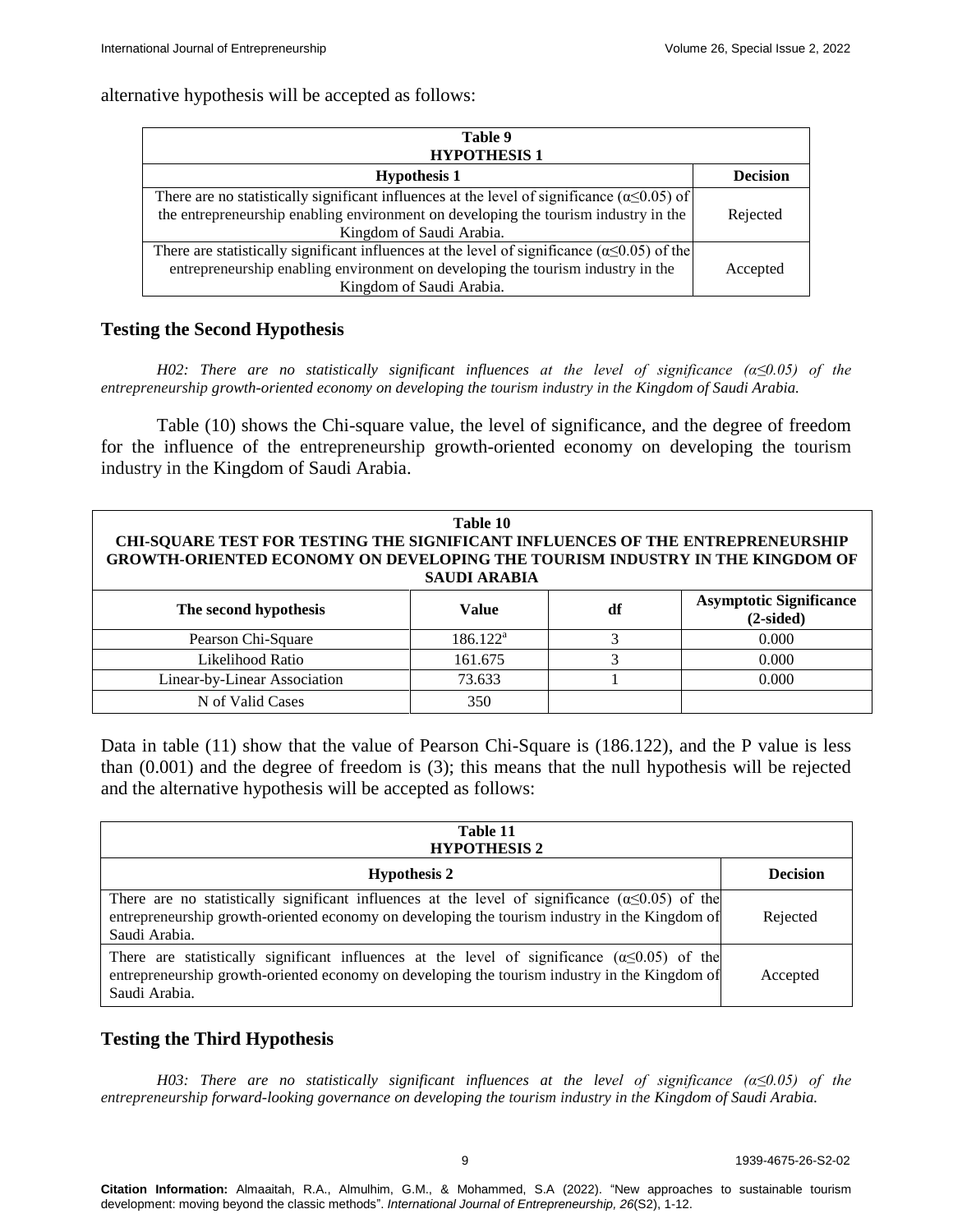Table (12) shows the Chi-square value, the level of significance, and the degree of freedom for the influence of the entrepreneurship forward-looking governance on developing the tourism industry in the Kingdom of Saudi Arabia.

#### **Table 12 CHI-SQUARE TEST FOR TESTING THE SIGNIFICANT INFLUENCES OF THE ENTREPRENEURSHIP FORWARD-LOOKING GOVERNANCE ON DEVELOPING THE TOURISM INDUSTRY IN THE KINGDOM OF SAUDI ARABIA The third is the third hypothesis in the third hypothesis is a value of the third in the third hypothesis in the third hypothesis in the third hypothesis in the third hypothesis in the third hypothesis in the third hypoth (2-sided)**

| The third hypothesis         | Value             | di | $(2-sided)$ |
|------------------------------|-------------------|----|-------------|
| Pearson Chi-Square           | $193.575^{\circ}$ |    | $0.000\,$   |
| Likelihood Ratio             | 164.221           |    | 0.000       |
| Linear-by-Linear Association | 72.156            |    | 0.000       |
| N of Valid Cases             | 350               |    |             |

Data in table (13) show that the value of Pearson Chi-Square is (193.575), and the P value is less than (0.001) and the degree of freedom is (3); this means that the null hypothesis will be rejected and the alternative hypothesis will be accepted as follows:

| Table 13<br><b>HYPOTHESIS 3</b>                                                                                                                                                                                                  |                 |  |  |  |
|----------------------------------------------------------------------------------------------------------------------------------------------------------------------------------------------------------------------------------|-----------------|--|--|--|
| <b>Hypothesis 3</b>                                                                                                                                                                                                              | <b>Decision</b> |  |  |  |
| There are no statistically significant influences at the level of significance ( $\alpha \le 0.05$ ) of the<br>entrepreneurship forward-looking governance on developing the tourism industry in the Kingdom<br>of Saudi Arabia. | Rejected        |  |  |  |
| There are statistically significant influences at the level of significance $(\alpha \le 0.05)$ of the<br>entrepreneurship forward-looking governance on developing the tourism industry in the Kingdom<br>of Saudi Arabia.      | Accepted        |  |  |  |

## **CONCLUSION**

Results of the analysis, and results of hypothesis testing, showed that all the study independent variables have positive impact on the process of developing the tourism industry in the Kingdom of Saudi Arabia from the point of view of sector workers. And respondents agreed with a high level of agreement that the development the tourism industry in the Kingdom of Saudi Arabia requires that the government has to come to appreciate entrepreneurship as one of the key factors that can help the country to achieve economic growth in the tourism sector. Results also emphasized that fostering entrepreneurship is vital for the developing countries if they are to recover and resume growth as well as develop and transform their economies.

## **ACKNOWLEDGEMENT**

The authors acknowledge the Deanship of Scientific Research at King Faisal University for the financial support under Nasher Track (Grant No.206188). The corresponding author for the article "The Role of Entrepreneurship in the Tourism Industry: An Analytical Overview of the KSA Prospective of the Sector" by Dr. Rasha Ahmad Almaaitah, King Faisal University, Saudi Arabia; [ralmaaitah@kfu.edu.sa.](mailto:ralmaaitah@kfu.edu.sa)